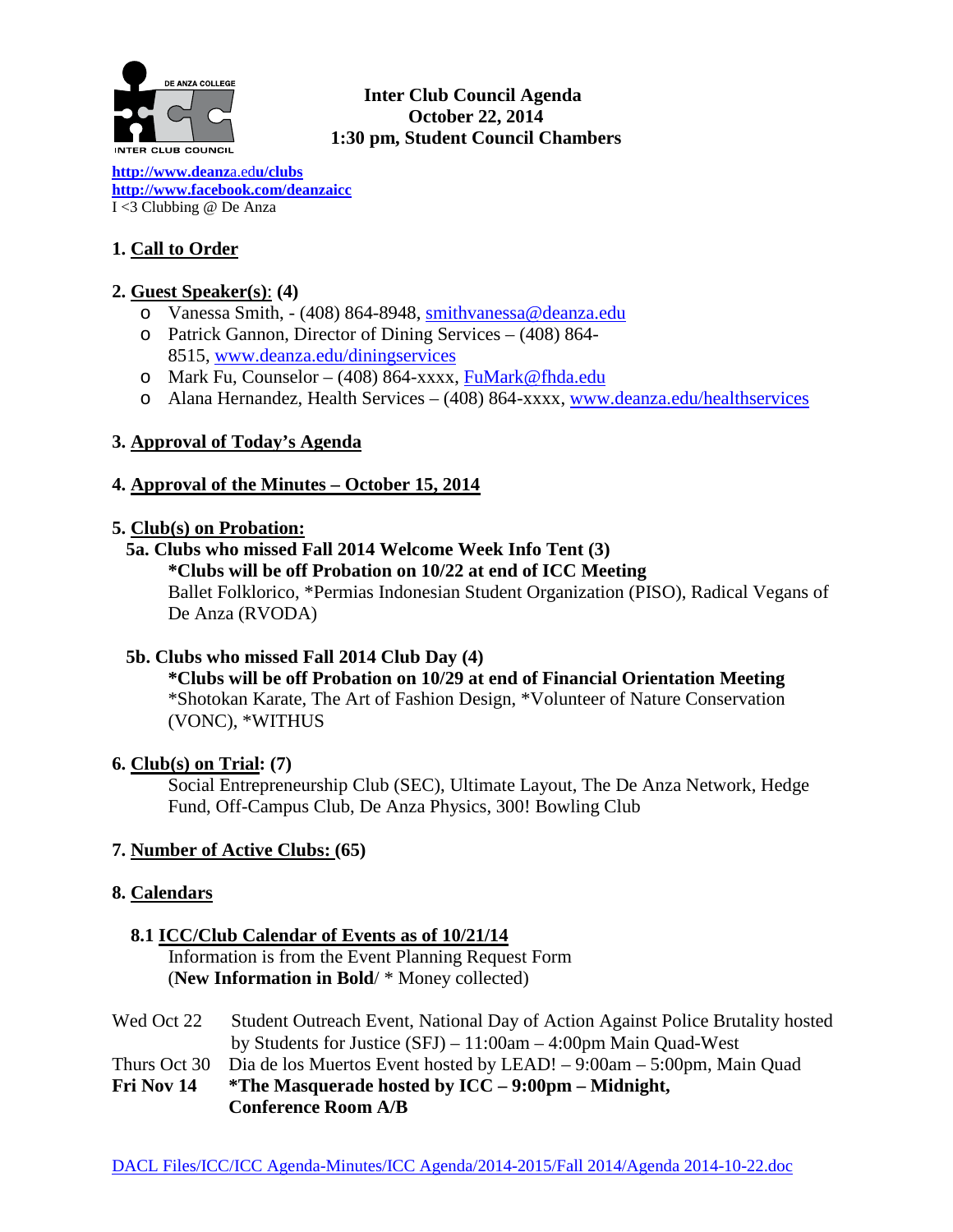| Sat & Sun | Martial Arts Workshop & Practice hosted by Shotokan Karate Club –                                         |
|-----------|-----------------------------------------------------------------------------------------------------------|
| 11/15&16  | $10:00$ am $-4:00$ pm, PE14                                                                               |
|           | Thur Nov 20 Film & Discussion event hosted by Inclusability $-3:45\text{pm} - 6:30\text{pm}$ , Conference |
|           | Room A                                                                                                    |

#### **8.2 DASB Calendar of Events as of 10/21/14**

 Information is from the Event Planning Request Form (**New Information in Bold**/ \* Money collected)

Thurs Oct 30 Halloween Event – 11:30am – 1:00pm, Campus Center Patio Stage Thurs Oct 30 Horror Movie Night – 6:00pm – 9:30pm, Student Council Chambers

#### **9. ICC/Club Account Balance Status (New Information in Bold) (As of 10/21/14)**

| <b>Club/ICC Allocation Account</b>     | $(H41-54730)$ | \$9,200.00  |
|----------------------------------------|---------------|-------------|
| <b>ICC Allocation-New Club Account</b> | $(#41-54720)$ | \$1,900.00  |
| <b>ICC Emergency Relief Account</b>    | $(H44-4289)$  | \$4,834.43  |
| <b>ICC Events Award Account</b>        | $(H41-54600)$ | \$11,000.00 |
| <b>ICC</b> Inactive Hold               | $(#44-4300)$  | \$8,836.78  |
| <b>ICC Scholarship Account</b>         | $(#44-4310)$  | \$8,096.03  |
| <b>ICC</b>                             | $(H44-4320)$  | \$2,570.73  |

#### **10. Club Constitution Update**

**Rainbow Club constitution changes were approved by the club first and then reviewed and approved by the ICC Officers on October 20, 2014.**

#### **11. Business**

| 11.1                                                                         | <b>Flea Market Concessions - November</b>                                                                                                                       |                    |             | (Info/Action) |  |  |
|------------------------------------------------------------------------------|-----------------------------------------------------------------------------------------------------------------------------------------------------------------|--------------------|-------------|---------------|--|--|
| 11.2                                                                         | <b>Emergency Relief Account #44-4289</b>                                                                                                                        |                    |             | (Info/Action) |  |  |
|                                                                              | ICC is requesting \$500 from the Emergency Relief Account<br>#44-4289 to American Cancer Society. The funds will be used<br>for research for a cure for cancer. |                    |             |               |  |  |
|                                                                              |                                                                                                                                                                 | Requested<br>\$500 | Recommended |               |  |  |
| If approved the Emergency Relief Account #44-4289 balance will be \$4,775.40 |                                                                                                                                                                 |                    |             |               |  |  |
| 11.3                                                                         | <b>ICC Chair of Programs</b>                                                                                                                                    |                    |             | (Info)        |  |  |

**11.4 ICC Financial Orientation Meeting (Info)**